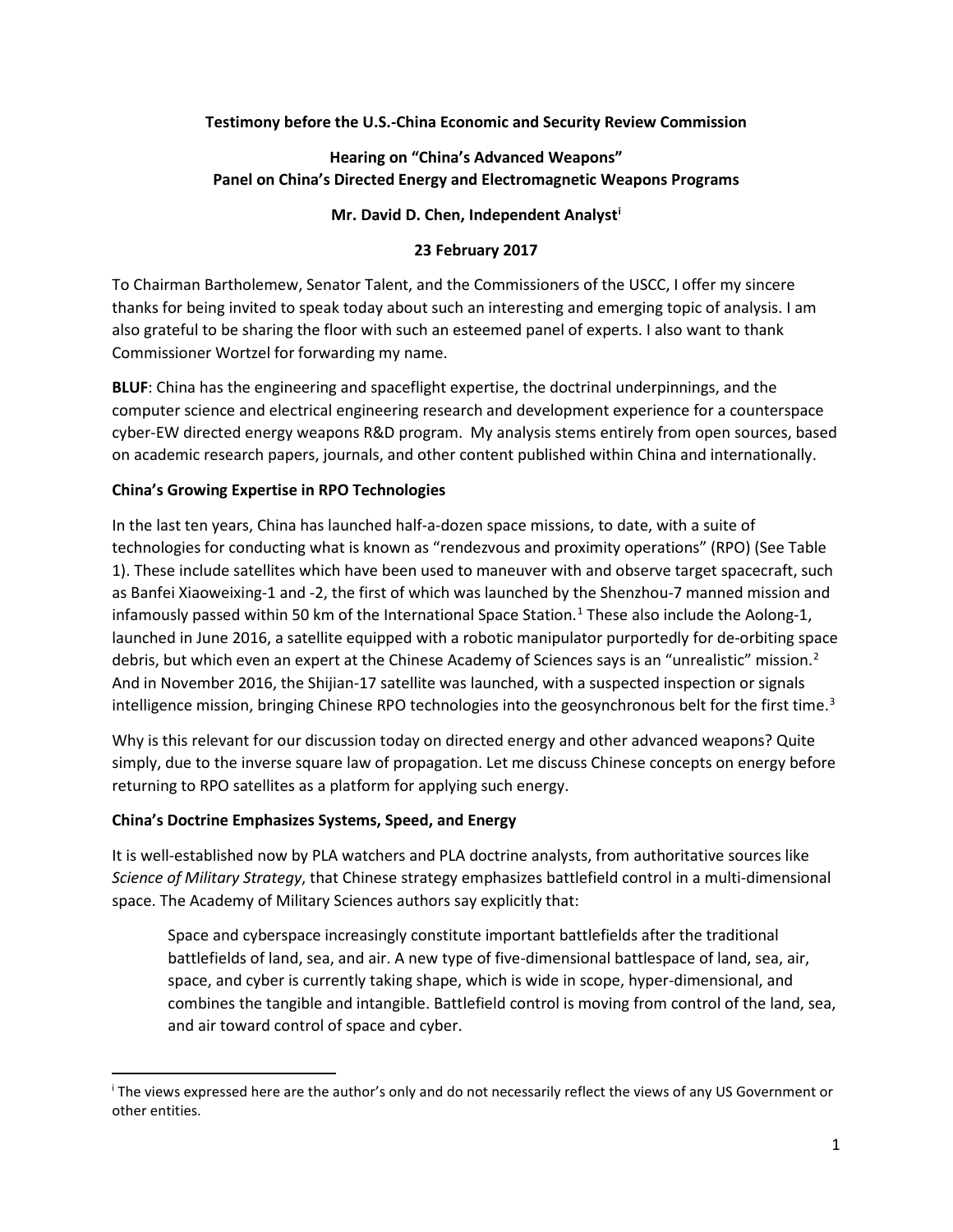继传统的陆、海、空战场之后,太空和网络空间日益成为重要战场,陆、海、空、天、网 五维一体的大范围、高立体、有形与无形相交织的新型战场空间正在形成,战场制权由制 陆、制海、制空向制天和制网延伸。[4](#page-6-0)

But to many PLA analysts, these multi-year coordinated volumes give a rear view perspective of China's strategic thinking. To understand where the thinking is going, we often look to military journals, think pieces, and even blog posts. For instance, in December 2016, an analysis appeared in *National Defense*  Reference,<sup>[ii](#page-1-0)</sup> a relatively new publication, in which the author asserts that China can defeat the United States' "network-centric warfare" with "energy-centric warfare":

"Energy-centric warfare" stresses increasing the speed of the link which is "attack." The specific way to do so is to develop new concept weapons such as near space hypersonic weapons, electromagnetic rail guns, and directed energy weapons, shortening the time between detection and destruction of a target.<sup>[5](#page-6-1)</sup>

The objective of "energy-centric warfare", according to the author, is to apply effects as quickly as the information from the battlefield can be derived or shared, effectively getting inside the adversary's OODA (Observe, Orient, Decide, Act) loop. Taking the doctrine of moving toward a hyper-dimensional battlespace emphasizing space and cyber and this evolving thinking about applying energy-based weapons faster than an adversary can react, the following example given in that same piece is illustrative:

A high power output microwave transmitter is composed of a super-high powered microwave system, an energy source system, and a large transmission antenna. Its structure is similar to that of a radar transmission system, but its radiated energy is hundreds or even 10,000 times greater than a radar. In actual war, a directed radiation high power output microwave beam can be used to cause disordered logic in a targeted piece of equipment, or even to burn out electronic equipment.<sup>[6](#page-6-2)</sup>

This description of a high-power microwave system is just one example of how China's evolving strategic thinking would make use of directed-energy weapons. Damage and destruction are important effects, but the approach of "systems-of-systems confrontation" (体系对抗) that the PLA has pursued in recent years means that, just as valuable are the effects of degradation, denial, and deception. Hence, I would emphasize the phrase, "disordered logic" in the above quote, indicating the generation of electronic effects in the componentry of the targeted system. This is part of a spectrum of effects that directed energy can have on the targeted system depending on many variables and scenarios. In the cyber world, there is growing appreciation for a cyber-electronic warfare (cyber-EW) spectrum of effects, adding in high-powered directed energy systems extends that spectrum of effects into damage or destruction, but they all reside on a spectrum based on the physics of electromagnetic propagation.

#### **Chinese Research into Counterspace Cyber-EW Effects**

Satellites are particularly vulnerable targets for directed energy effects, both because they are comprised of sensitive electronics and because their operations are relatively fragile, meaning any sub-

<span id="page-1-0"></span>ii An in-depth think-piece magazine that began publication in 2015, published by the Liberation Army Publishing House.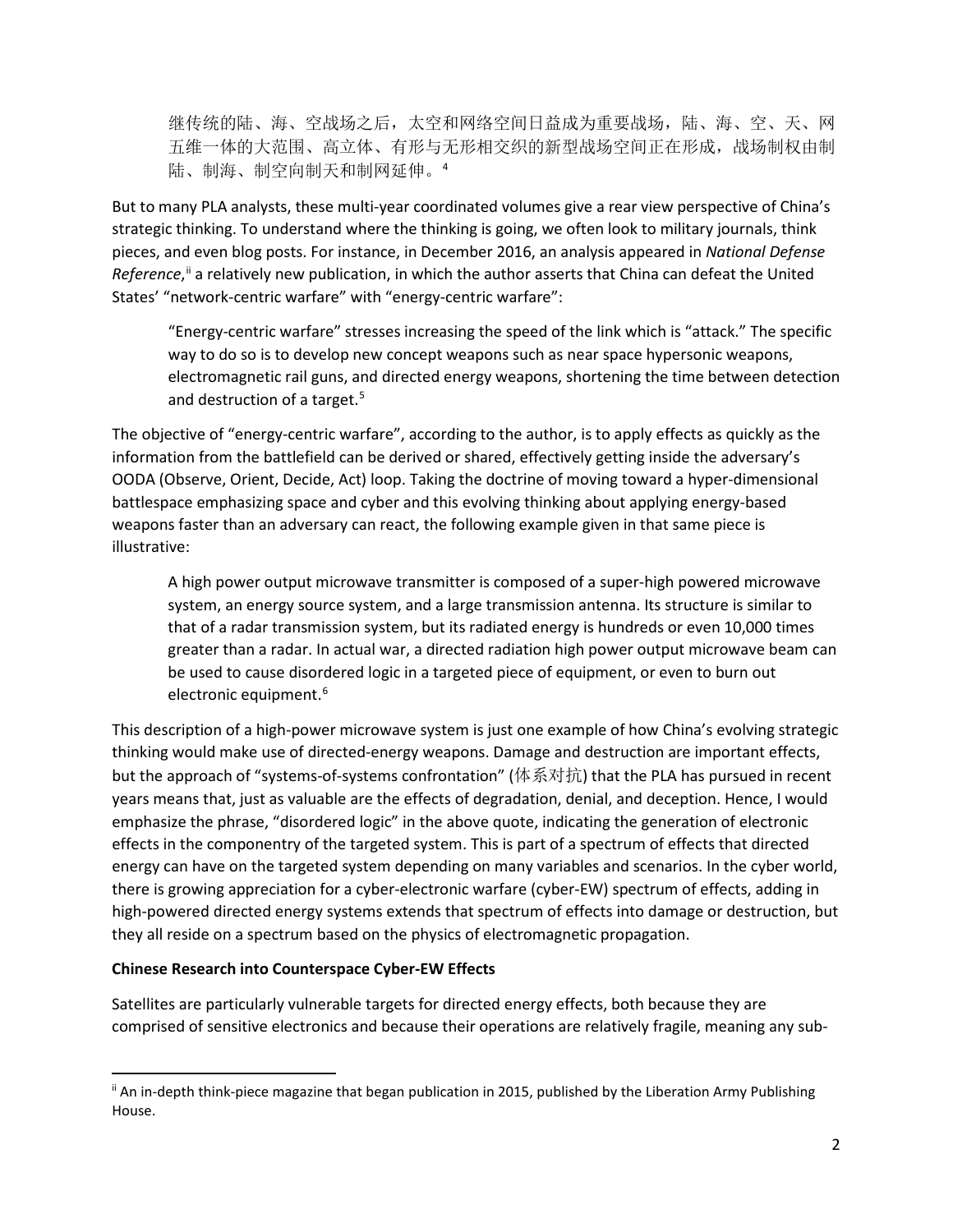system failure could be potentially mission-ending. Chinese strategic thinking also holds space in high regard, doctrinally, as the proverbial "high ground" for enabling modern operations.[7](#page-7-0) Directed energy effects can be delivered against satellites using a variety of devices, including flux compression generators (FCGs), nuclear and non-nuclear electromagnetic pulse, and high-power microwave emitters. Satellite systems are generally designed to be electrically isolated, including building in grounding planes for system components and shielding the satellite chassis from exterior charge. However, as noted in JPL's satellite design handbook, any penetration of the satellite body, such as the star tracker used to orient the satellite, can become an infiltration point for electromagnetic interference. [8](#page-7-1) Understanding the weak points of a particular satellite could lead a determined adversary to finding methods for coupling the right frequency and power level necessary to generate electrical effects onboard the satellite. Antennas, including payload, TT&C, and crosslink antennas, are also de facto penetration points into the satellite system.

Researchers in China's academic departments, industrial research institutes, and state key laboratories have been investigating the characteristics of both US Government and commercial satellites to generate effects along the breadth of the cyber-EW spectrum. Over the course of the last decade or so, a body of research has emerged exemplifying the many avenues of research these groups have taken.

- A 2004 paper by researchers at the PLA Electronic Engineering Institute proposed a method for disrupting the Iridium satellite communications constellation by degrading or corrupting inter-satellite datalinks to generate network-wide effects.<sup>[9](#page-7-2)</sup>
- The proposed method of disrupting crosslink data transfer has implications for emerging commercial enterprises that plan for hundreds or thousands of interlinked LEO communications satellites.<sup>[10](#page-7-3)</sup>
- A 2006 paper by another set of researchers at the PLA Electronic Engineering Institute proposed a space-based jammer tailored for use against the anti-jamming features of the Defense Satellite Communications Series III military communications system. $^{11}$  $^{11}$  $^{11}$
- A 2006 paper by researchers at the National Key Laboratory of Communication proposed a distributed network of pico-satellite jammers, with the advantages of reducing power requirements exponentially and accessing the target antenna's main lobe, which is usually less protected than antenna side lobes.<sup>[12](#page-7-5)</sup>
- A 2007 paper by researchers from the National Key Laboratory of Anti-Jamming Communication Technology and the University of Electronic Science and Technology describes the advantages of using a network of micro-satellite jammers over a ground-based jammer to include the orders of magnitude improvement in signal-to-jamming power ratios from 10 m away versus 1,000 km, and the potential to jam the target undetected. $^{13}$  $^{13}$  $^{13}$
- A 2009 paper by researchers at Xidian University's State Key Laboratory for Wide Band Gap Semiconductor Materials and Devices proposed using an electromagnetic pulse device to damage low-noise amplifiers, a common component in satellite antenna subsystems.<sup>[14](#page-7-7)</sup>
- A 2012 paper by authors from the 36<sup>th</sup> Research Institute of the China Electronic Technology Group Corporation (CETC) proposed overcoming the high power requirements for jamming US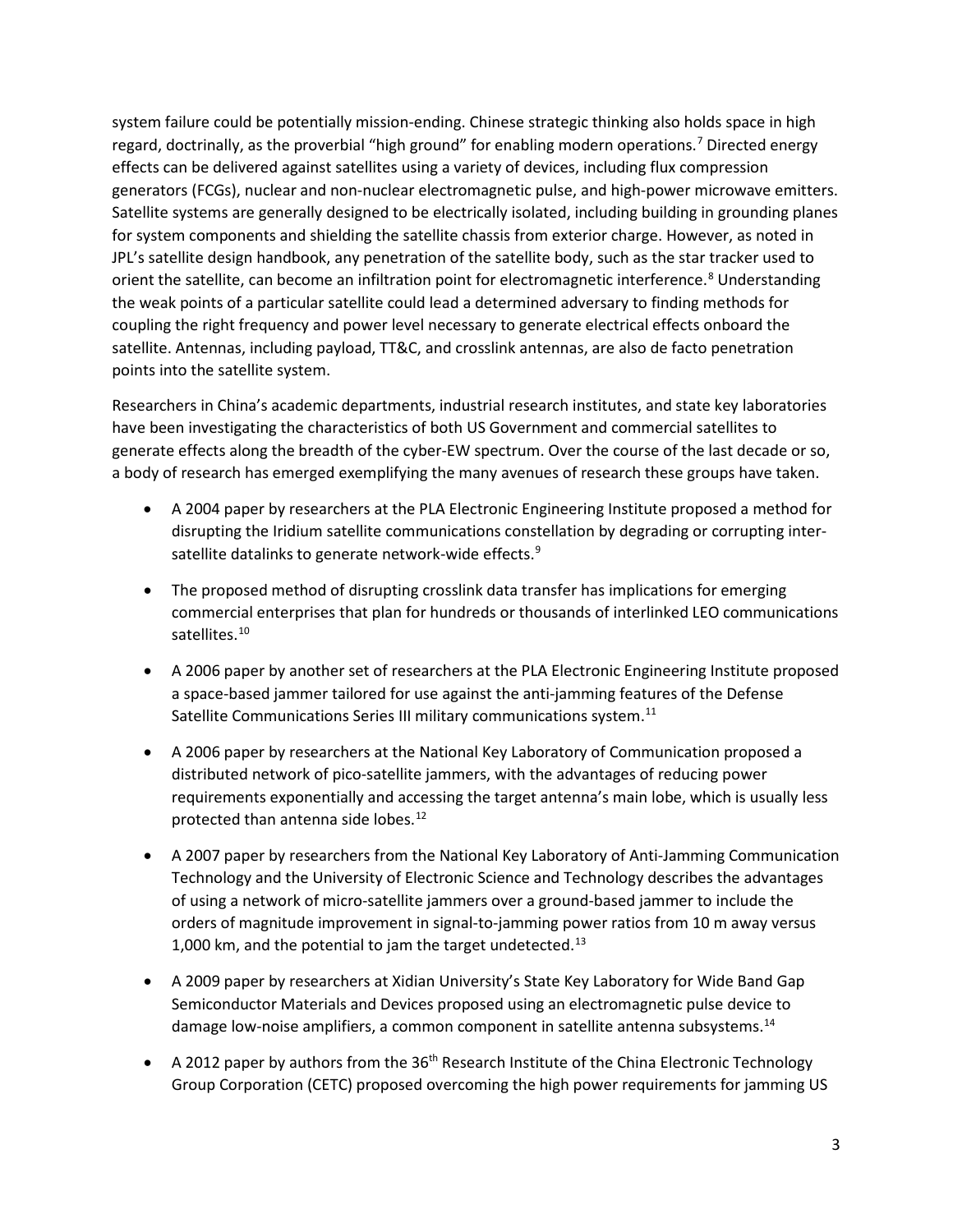millimeter wave (MMW) satellite communications by using space-based jammers hosted on small satellites, in a "David versus Goliath" attack.<sup>[15](#page-7-8)</sup>

- The authors noted that reducing that distance with a small satellite platform would decrease the power requirements exponentially, and identified potentially susceptible USG assets as the AEHF (Advanced Extremely High Frequency), WGS (Worldwide Global Satcom), and GBS (Global Broadcast Service) satellite constellations[.16](#page-7-9)
- The same authors proposed to use cyber-EW means to gain access to TT&C channels for exploitation purposes: "If we are in control of the format of the command and control information, we will be able to interpret such information. As a result, we can acquire additional information such as target address called by a user, the allocated traffic channel, and data encryption scheme adopted."<sup>[17](#page-7-10)</sup>

A related track of research in China focuses on the software and firmware of aerospace platforms, specifically in producing and defending against voltage anomalies, also known as fault injection attacks. These are also known as "glitch attacks," "single event effects," "single event transients," and "single event upsets," all referring to the introduction of voltage differentials that interfere with the normal operation of a given system. Such research is standard practice for any spacefaring nation interested in preserving satellite reliability, though research in a defensive capability often also necessitates development of an offensive correlate.

- A 2005 study by researchers at the China Aerospace Science and Technology Corporation's (CASC) 771 Research Institute in collaboration with academics at the Harbin Institute of Technology created a software-based tool for testing fault injection attacks against "onboard systems" such as processors and memory.<sup>[18](#page-7-11)</sup>
- The same research group had also shown in 2006 that fault injection attacks against aircraft electronic components were more successful against processors than against memory areas.<sup>19</sup>
- In a 2010 study, a group of researchers, including those from the Harbin Institute of Technology and Beihang University conducted fault injection testing against a commercially available aerospace operating system, VxWorks, used in many civil US Government programs.<sup>[20](#page-7-13)</sup>
- A 2012 paper written by researchers from the Beijing Aerospace Automatic Control Institute conducted multi-layer fault injection analysis against a popular civil and military satellite bus standard, the MIL-STD-1553B bus type. They found specific vulnerabilities via their fault injection testing in the "physical layer, electrical layer, and protocol layer" of the standard.<sup>[21](#page-7-14)</sup>

The suite of research examined here gives a sense of the foundational knowledge Chinese space systems researchers already possess, should a decision be made to pursue a cyber-EW counterspace weapons R&D program. The difference between directed energy jamming and damaging a target is a question of amplitude. From this body of research, it is clear that a more sophisticated application of directed energy could generate electrical coupling effects in antennas, penetrations, or ports to deliver cyber-like effects against a satellite. These applications should also be a part of discussions on directed energy and advanced weapons.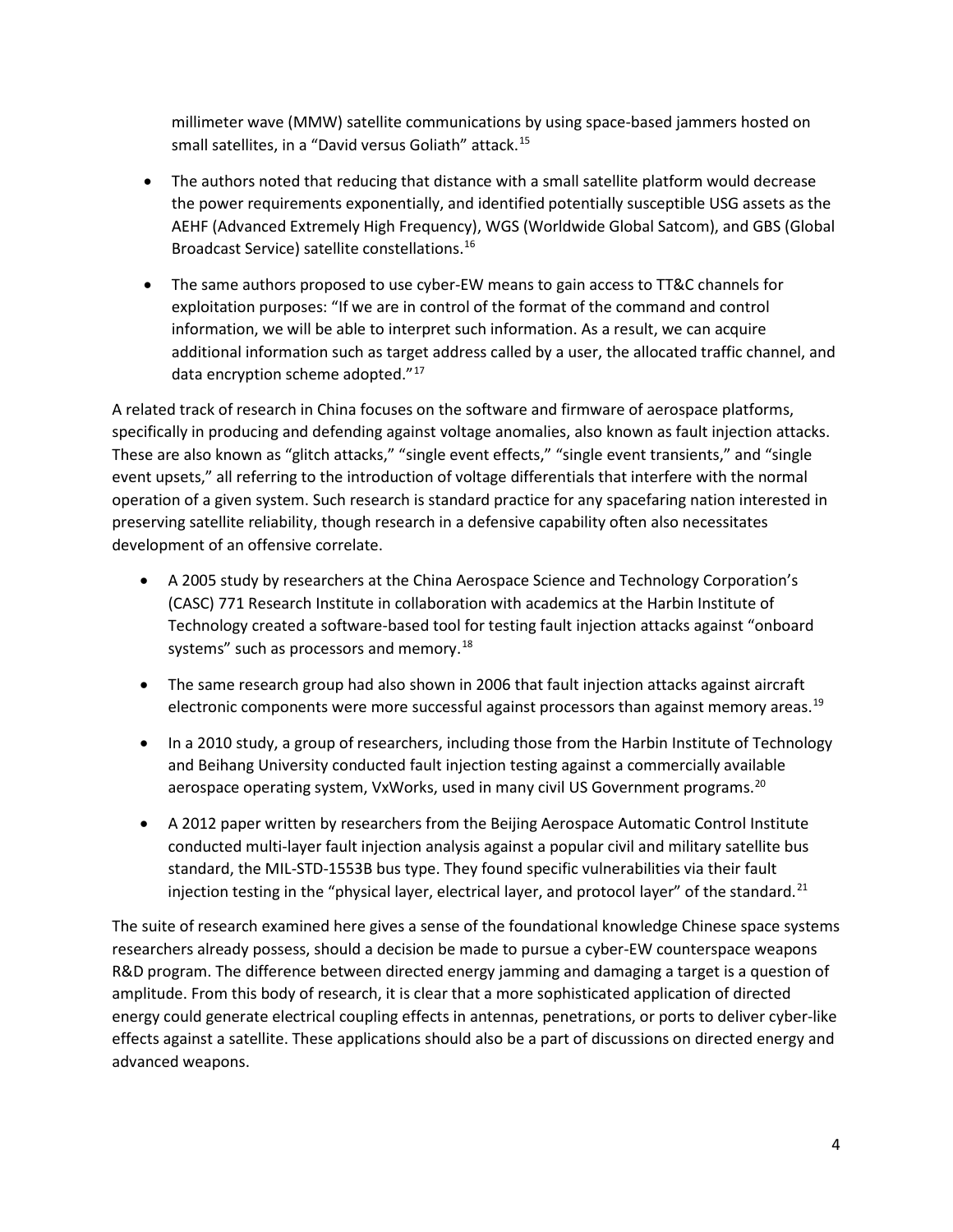#### **Conclusion and Outlook**

The primary obstacles to implementing a cyber-EW directed energy weapon against satellites are distance and knowledge. An attacker from the ground would need to transmit exceedingly high power levels, and even then, the effects would be broad and indiscriminate. Using an RPO-enabled satellite as a platform for cyber-EW electromagnetic transmission addresses the power issue via the inverse square law of propagation and also, depending on the distance, allows for more finely tuned attacks on subsystems of the satellite. The other obstacle for an attacker is having exquisite knowledge of the satellite's design and operation. As exceedingly complicated and redundant systems-of-systems, satellites can be said to rely on "security through obscurity" as a first line of defense, that is to say, the protocols and procedures of operating the satellite are not generally readily available to the public. However, this makes such information highly desirable from a state or corporate espionage perspective.

Despite the focus of my overview on Chinese counterspace cyber-EW research, cyber-EW counterspace does not stand alone. It should be considered as one tool in the quiver of a "combined arms" counterspace campaign. For instance, a glitch attack conducted on a pass maneuver by a "rendezvous and cyber operations" satellite may on its own be temporary, but combined with a more traditional jamming attack against the satellite's TT&C channel, it could be mission-ending for the victim. As China exhibits increasingly advanced RPO capabilities, analysts should be on the lookout for more evidence of the development and deployment of a "rendezvous and cyber operations" satellite. Such a satellite could prove to be a novel platform for delivering cyber-EW effects against high-value space assets.

Let me end on a hopeful note. Diplomatic and political engagement with China may help clarify intent with regard to developing such types of space-based capabilities, and establish bilateral norms for space cyber-EW behavior, which would be mutually beneficial. Recall, not so long ago, that a period of relatively constructive bilateral relations in 2014-2015 led to agreements on cyber, climate change, and de-ratcheting of Taiwan Strait and other maritime issues. Diplomatic and political engagement could be constructive in regards to emerging technologies in space, as well.

| Program       | Launched | <b>Description</b>                                      |
|---------------|----------|---------------------------------------------------------|
| <b>Banfei</b> | 2008     | BX-1 was deployed from the orbital module of            |
| Xiaoweixing-1 |          | Shenzhou-7 and relayed images of the main vessel        |
|               |          | while flying in co-orbital formation. <sup>22</sup>     |
| Shijian-12    | 2010     | SJ-12 maneuvered within 27 km of SJ-6F two              |
|               |          | months after launch, then made a series of              |
|               |          | maneuvers to within 300 m distance, causing a           |
|               |          | likely low-speed contact resulting in orbital           |
|               |          | perturbations observed from the ground. <sup>23</sup>   |
| Shiyan-7      | 2013     | Rendezvoused with CX-3 and SJ-7, probable               |
|               |          | deployment of robotic arm. <sup>24</sup>                |
| Tianyuan-1    | 2016     | Satellite servicing/refueling experiment that           |
|               |          | transferred 60 kg of fuel while in orbit. <sup>25</sup> |
| Aolong-1      | 2016     | Experimental robotic manipulator payload for            |
|               |          | orbital debris mitigation. <sup>26</sup>                |

*Table 1. Chinese RPO Missions*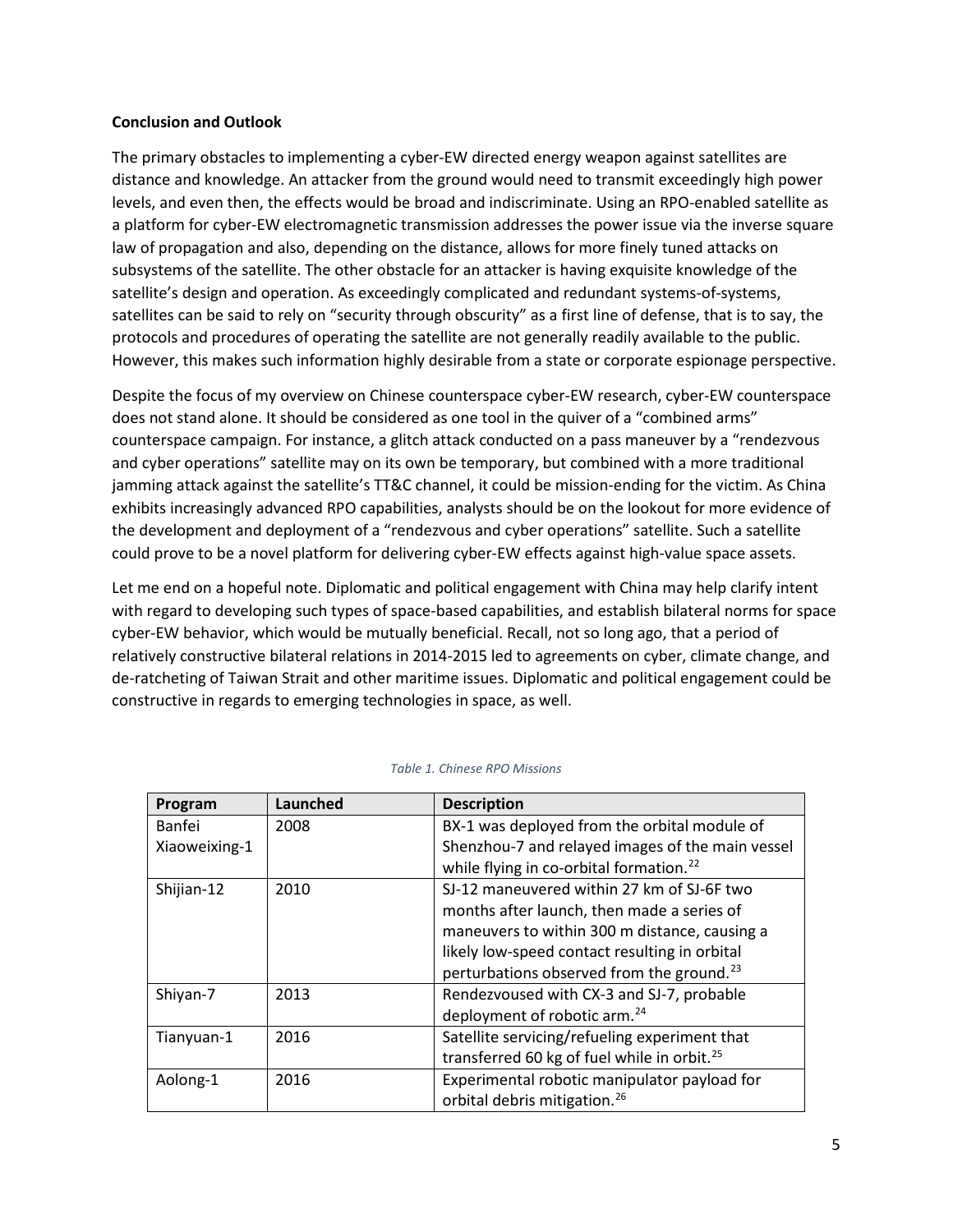| Banfei<br>Xiaoweixing-2 | 2016 | A second BX was launched from the Tiangong-2<br>space station as part of the Shenzhou-11 manned<br>mission in October 2016. <sup>27</sup> |
|-------------------------|------|-------------------------------------------------------------------------------------------------------------------------------------------|
| Shijian-17              | 2016 | Suspected GEO belt inspection or signals<br>intelligence satellite. <sup>28</sup>                                                         |

<span id="page-5-0"></span><sup>&</sup>lt;sup>1</sup> Dong Feng, "Tiangong 2 launched into orbit by CZ-2F," China Space Report, 15 September 2016, [<https://chinaspacereport.com/2016/09/15/tiangong-2-launched-into-orbit-by-cz-2f/>](https://chinaspacereport.com/2016/09/15/tiangong-2-launched-into-orbit-by-cz-2f/) (Accessed 18 October 2016).

<span id="page-5-1"></span><sup>2</sup> "SCMP: Is China Militarising Space? Experts Say New Junk Collector Could Be Used As Anti Satellite Weapon," *South China Morning Post*, [<http://www.scmp.com/news/china/diplomacy](http://www.scmp.com/news/china/diplomacy-defence/article/1982526/china-militarising-space-experts-say-new-junk-collector)[defence/article/1982526/china-militarising-space-experts-say-new-junk-collector>](http://www.scmp.com/news/china/diplomacy-defence/article/1982526/china-militarising-space-experts-say-new-junk-collector) (Accessed 12 September 2016).

<span id="page-5-2"></span> $3$  "In-Space Eavesdropping? – China's Shijian-17 completes High-Altitude Link-Up," Spaceflight101.com, 9 December 2016, < [http://spaceflight101.com/cz-5-maiden-flight/shijian-](http://spaceflight101.com/cz-5-maiden-flight/shijian-17-rendezvous-with-chinasat-5a/)[17-rendezvous-with-chinasat-5a/>](http://spaceflight101.com/cz-5-maiden-flight/shijian-17-rendezvous-with-chinasat-5a/) (Accessed 13 February 2017).

<sup>4</sup> *The Science of Military Strategy*, Military Science Publishing House, 2013, p. 96.

<sup>5</sup> Lan Shunzheng, "New Concept for Future War—'Big Energy-centric Warfare'", *National Defense Reference*, 27 December 2016, [<http://mini.eastday.com/a/161228110024337.html>](http://mini.eastday.com/a/161228110024337.html) (Accessed 13 February 2017).

<sup>6</sup> *Ibid*.

 $\overline{\phantom{a}}$ 

<sup>7</sup> Dean Cheng, written testimony, U.S.-China Economic and Security Review Commission, Hearing on China's Space and Counterspace Programs, 18 February 2015.

<sup>8</sup> Henry B. Garrett and Albert C. Whittlesey, *Guide to Mitigating Spacecraft Charging Effects*, Hoboken, NJ: John Wiley & Sons, Inc., 4 May 2012, p. 35.

<sup>9</sup> Zhao Haiyan, Cheng Pengjun, Shi Yingchun, "Introduction of Key Technologies in LEO Satellites Communications and EM Threat," *Aerospace Electronic Warfare*, March 2004.

<sup>10</sup> Amy Svitak, "SpaceX, OneWeb Unveil Rival Broadband Constellation Plans," *Aviation*  Week, 21 January 2015, [<http://aviationweek.com/space/spacex-oneweb-unveil-rival](http://aviationweek.com/space/spacex-oneweb-unveil-rival-broadband-constellation-plans)[broadband-constellation-plans>](http://aviationweek.com/space/spacex-oneweb-unveil-rival-broadband-constellation-plans) (Accessed 10 October 2016).

<sup>11</sup> Xu Xiaofeng, Zhu Xiaosong, Liu Liyuan, "Jamming Analysis Based on a Certain Satellite Communication System," *Aerospace Electronic Warfare*, October 2006, pp. 28-29, 45.

<sup>12</sup> Xiao Yuxiang, Zhou Wenjiong, Zhu Lidong, Wu Shiqi, "Distributed Jamming System and its Key Technologies Based on Pico-Satellite," *Aerospace Electronic Warfare*, October 2006, pp. 25-27.

<sup>13</sup> Zhou Wenjiong, Xiao Yuxiang, Zhu Lidong, Wu Shiqi, "Delay Analysis of Micro-Satellite Based Repeater Deception Jamming," *Electronic Information Warfare Technology*, November 2006, pp. 27-30.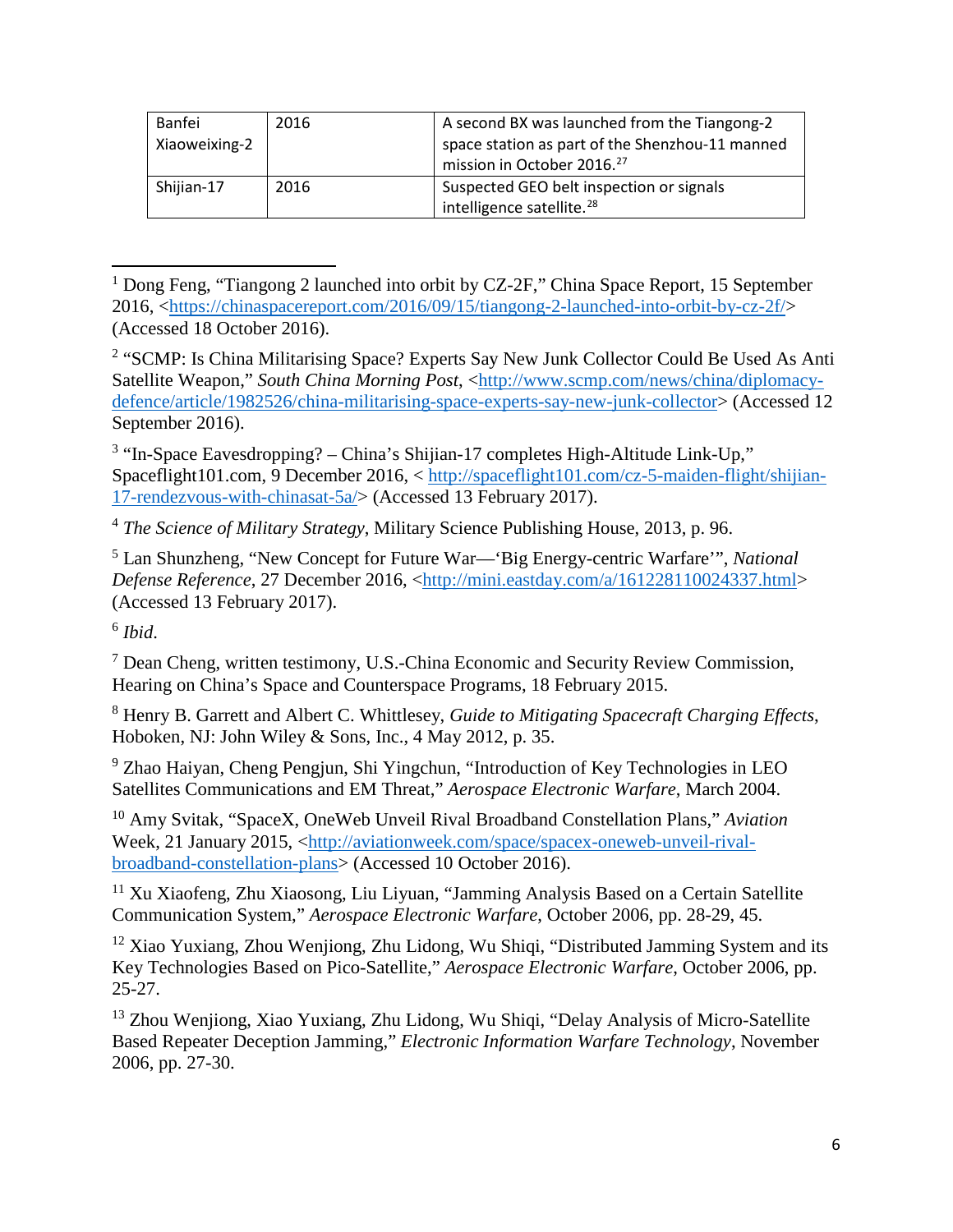$\overline{\phantom{a}}$ <sup>14</sup> Xi Xiaowen, Chai Changchun, Ren Xingrong, Yang Yintang, Zhang Bing, "Transient Response of Bipolar Transistor under Intense Electromagnetic Pulse on Collector," IEEE Proceedings of  $16<sup>th</sup>$  IFPA, 2009,

[<http://ieeexplore.ieee.org/iel5/5210717/5232547/05232611.pdf>](http://ieeexplore.ieee.org/iel5/5210717/5232547/05232611.pdf) (Accessed 27 November 2016).

<sup>15</sup> Lin Jinshun, Wu Xianzhong, Lu Shengjun, Jiang Chunshan, "Countermeasure Technology for MMW Satellite Links," *Aerospace Electronic Warfare*, October 2012, pp. 20-22.

<sup>16</sup> *Ibid*.

<sup>17</sup> *Ibid*.

<sup>18</sup> Peng Junjie, Huang Qingcheng, Hong Bingrong, Li Rui, Yuan Chengjun, "A Software Fault Injection Tool for Evaluation of Dependability of Onboard System," *Journal of Astronautics*, November 2005, pp. 823-827.

<sup>19</sup> Peng Junjie, Huang Qingcheng, Hong Bingrong, Li Rui, Yuan Chengjun, Wei Zhenhua, "Test Fault Sensitivity of a Digital Processor by a Pure Software Approach," *Journal of Astronautics*, January 2006, pp. 108-112.

<span id="page-6-0"></span><sup>20</sup> Wang Xinsheng, Huang Zhenyuan, Liang Bin, "A Software-Implemented Fault Injection Method for Onboard Computer Based on VxWorks," *Aerospace Control*, October 2010, pp. 84- 88.

<span id="page-6-1"></span><sup>21</sup> Lian Meng, Li Xuefeng, "Design and Research of Fault Injection on 1553B Bus," *Aerospace Control*, April 2012, pp. 84-88.

<span id="page-6-2"></span><sup>22</sup> Peter R. Bond, ed., *Jane's Space Systems and Industry 2011-2012*, Alexandria, VA: IHS Global Limited, 2011, p. 536.

<sup>23</sup> Peter R. Bond, ed., *Jane's Space Systems and Industry 2011-2012*, Alexandria, VA: IHS Global Limited, 2011, p. 588.

<sup>24</sup> Marcia S. Smith, "Surprise Chinese Satellite Maneuvers Mystify Western Experts," SpacePolicyOnline, 19 August 2013, [<http://www.spacepolicyonline.com/news/surprise](http://www.spacepolicyonline.com/news/surprise-chinese-satelllite-maneuvers-mystify-western-experts)[chinese-satelllite-maneuvers-mystify-western-experts>](http://www.spacepolicyonline.com/news/surprise-chinese-satelllite-maneuvers-mystify-western-experts) (Accessed 14 September 2016).

<sup>25</sup> Jeffrey Lin, PW Singer, "China's Largest Space Launch Vehicle Long March 7 Flies With Technological Triple Whammy," *Popular Science*, 8 July 2016, [<http://www.popsci.com/chinas](http://www.popsci.com/chinas-largest-space-launch-vehicle-long-march-7-flies-with-technological-triple-whammy)[largest-space-launch-vehicle-long-march-7-flies-with-technological-triple-whammy>](http://www.popsci.com/chinas-largest-space-launch-vehicle-long-march-7-flies-with-technological-triple-whammy) (Accessed 18 October 2016).

<sup>26</sup> "SCMP: Is China Militarising Space? Experts Say New Junk Collector Could Be Used As Anti Satellite Weapon," *South China Morning Post*,

[<http://www.scmp.com/news/china/diplomacy-defence/article/1982526/china-militarising-space](http://www.scmp.com/news/china/diplomacy-defence/article/1982526/china-militarising-space-experts-say-new-junk-collector)[experts-say-new-junk-collector>](http://www.scmp.com/news/china/diplomacy-defence/article/1982526/china-militarising-space-experts-say-new-junk-collector) (Accessed 12 September 2016).

<sup>27</sup> "Companion Satellite released from Tiangong-2 Space Lab for Orbital Photo Shoot," Spaceflight101.com, 23 October 2016, [<http://spaceflight101.com/tiangong-2/companion](http://spaceflight101.com/tiangong-2/companion-satellite-released-from-tiangong-2/)[satellite-released-from-tiangong-2/>](http://spaceflight101.com/tiangong-2/companion-satellite-released-from-tiangong-2/) (Accessed 14 February 2017).